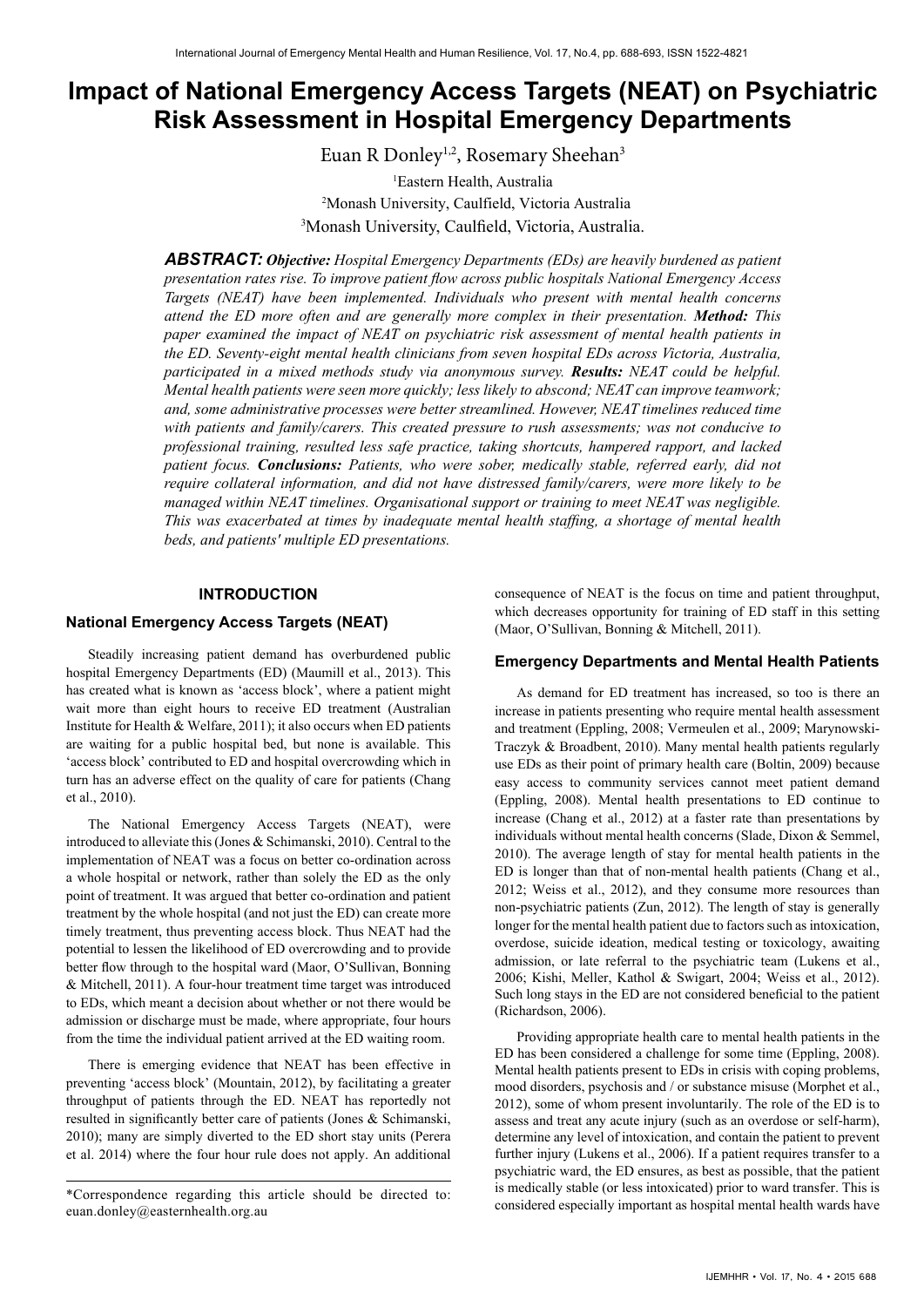limited resources to treat acute medical illness, due to their focus on psychiatric care (Janaik & Attebery, 2012; Lukens et al., 2006).

Given the rise in mental health presentations to ED and the longer length of stay for this group, the four-hour NEAT timeline has the potential to change practice by mental health clinicians. NEAT has an expectation that decisions and treatment occur more promptly than previously meaning ED clinicians are required to adapt. In reality clinicians have less time with patients, decisions are required quicker, and perhaps shortcuts are taken with assessment and treatment in the ED.

#### **Psychiatric Triage and ED**

Psychiatric Triage in Victoria, Australia, provides a 24 hour, 7 day a week telephone and Emergency Department (some networks use an Emergency Crisis Assessment and Treatment Team / ECATT) response service. The ED psychiatric triage / ECATT service provides screening, assessment and advice for mental health consumers, their families / carers. Outcomes may include referral to community services, developing short term management plans, diagnostic clarification, or facilitating admission to the mental health wards. Psychiatric triage / ECATT is a team of multi-disciplinary staff who assist in facilitating and accessing mental health treatment, and clinician competency managed by a consultant psychiatrist.

#### **STUDY AIMS AND METHODOLOGY**

The aim of this study is to examine ED mental health clinician experiences of risk assessment for mental health patients since the implementation of NEAT. The study asks specifically, what effect has NEAT had on psychiatric assessment in Emergency Departments?

For the purposes of this study, mental health clinicians in EDs are generally senior social workers or senior psychiatric nurses with specific and extensive experience in mental health risk assessment. ED medical and nursing staff were not included as in this setting they do not conduct comprehensive risk assessment and treatment of mental health patients.

A Mental Health Patient is defined as an individual who has required specialist assessment from a mental health clinician because of the presence of suicide risk, mood or perceptual disorder.

# **Study Participants**

A total of 78 participants across seven Metropolitan and surrounds EDs in Melbourne, Australia participated in the study. The range of experience working with mental health in ED was: 0-1 year, 3.85%; 1-2 years 8.97%; 2-5 years, 17.95%; 5-10 years, 33.33%; 10- 20 years, 26.92%, and; 20 plus years, 8.97%.

## **Study Methods**

This study employed a mixed methods approach so it could utilize both the strengths of qualitative and quantitative information to increase the understanding of the research (Johnson, Onwuegbuzie & Turner, 2007). Mixed methods can gather more comprehensive information, strengthen the validity and generalisability of the research, and give voice to the participants, and is considered useful in healthcare due to the complexities of human behavior (Cavaleri, Green, Onwuegbuzie & Wisdom, 2007). Bronstein and Kovacs (2013) also note that mixed method research is well suited to analyzing social problems as is can look for trends and provide explanations from participants.

Ethics approval was gained from the multiple networks which cover the seven Emergency Departments and Monash University, Victoria, Australia (LR115-1314, QA2014190, LR/14/PH/26, QA StV HREC, CF15/2691-2015000994). The study was also approved by the ED directors, and each network mental health manager.

The study questionnaire, along with an explanatory letter of invitation was sent to each health network mental health manager. Managers forwarded this to ED mental health workers in the

network inviting them to participate in the study. Participants were assured of anonymity and that they could withdraw at any time. Ten Melbourne EDs were initially invited to participate in the study and seven confirmed participation. An online survey was used to provide easy access for participants and more assured anonymity to participants, along with online access to data analysis to observe codes and themes.

The questionnaire invited participants to discuss both the positive and negative features they experienced of NEAT. They were asked if they believed their practice had changed since NEAT was introduced, and if they believed this influenced risk assessment, patient treatment, and outcomes (both negative and positive factors). Participants were invited to explore what factors assist them in achieving NEAT or otherwise, if their infrastructure had changed, what training they received, and if they felt any pressure to facilitate NEAT. Finally, participants were given the opportunity to make any open comment they felt appropriate to the study.

## **THE STUDY FINDINGS**

Respondents were asked to rate their overall impression of NEAT with: no respondents rating NEAT as "very positive"; 17.95% rating NEAT as positive; 57.69% rating NEAT as "neither positive of negative"; 21.97% describing NEAT as negative, and 2.56% describing it as "very negative"; Since NEAT was implemented no clinician felt their workload had become lighter with: 30.77% stating NEAT has made their job "much busier"; 38.46% stating their workload is "slightly busier"; 23.08% stating their workload is about the same, and; 7.69% stating they are busier but not attributing this to NEAT. Respondents were asked if their organizational infrastructure was adequately adapted to meet NEAT, with 85.90% stating "No" and 14.10% responding "Yes". Many respondents reported they were not provided with adequate training about NEAT (69.23%), while 30.77% stated they were. Most respondents believed pressure was placed on them to achieve NEAT ( $N = 71$ , 90.14%). This pressure came from: the mental health manager (83.08%), the ED manager (55.38%), themselves (36.92%), patients (3.08%), and families (nil).

## **Positive Aspects of NEAT**

Respondents were invited to relay any positive features of NEAT in their own words and experience. These responses were coded via thematic analysis ( $N = 57$ ). The main positive feature was client focused from reduced waiting / being seen more quickly (59.65%). "Better response times for clinicians to see patients. Decreased risk of patients walking out on average. Increased confidence in mental health clinicians from both staff and consumers (Respondent 19)." Respondents also noted that general productivity was improved (38.60%) and that policies in ED were improved (17.54%) "NEAT has compelled us to be more proactive in picking up assessments, has encouraged better teamwork, and streamlined some of our policies and guidelines" (Respondent 63). Patients absconding less was a positive factor. As was the view that NEAT could be more consumer focused (both 3.51%); "Having to wait hours in the ED to be seen, particularly if mentally unwell, I can only imagine being awful" (respondent number 12). Others stated there was nothing positive about NEAT (10.53%).

#### **Negative Features of NEAT**

Respondents were also invited via open comment as above to relay any negative features of NEAT ( $N = 61$ , Figure 1). Some respondents reported that NEAT was the wrong focus (47.54%), "It places undue pressure on staff for no other reason than throughput. It does not facilitate the training of (nursing and allied health) students and treats patients like they are a NEAT time bomb ready to explode at 4 hours and 1 minute. I get constant calls from people about a breach (a four hour time limit not being met), which only wastes time I do not have" (Respondent 44). Another stated, "NEAT has potential for patients to be dehumanized as time targets." (Respondent 14). Respondents reported feeling compelled to rush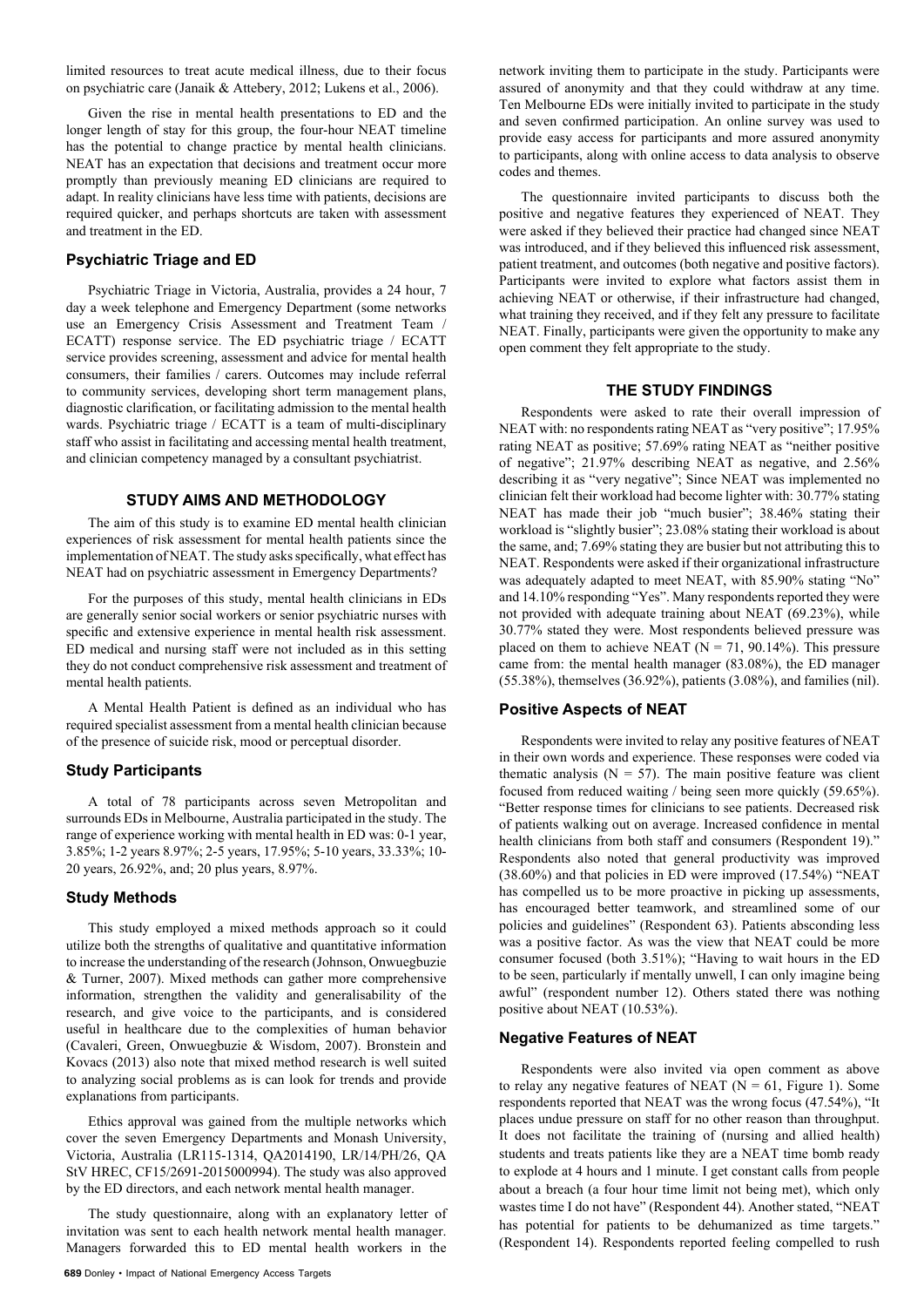

assessments (42.62%) and feeling pressured (36.07%). "More pressure on clinicians to 'beat the clock' even if this is not in the best interest of the patient. The potential for more hasty decisions…the pressure to see back to back clients. Clients may feel more 'rushed' or 'unheard'. Feeling like you need to explain (to a manager) why a person has been in the ED for longer than four hours which in turn almost feel like a 'fail'" (Respondent 14).

Others reported they were poorly resourced (26.23%) and that NEAT leads to unsafe practices (16.39%), "I am constantly seeing patients in the waiting room cubicle or prior to medical assessment. There are some basic safety and privacy protocols being sacrificed when room to interview is sparse" (Respondent 8). NEAT was held responsible for adversely affecting training of staff / students (11.48%): "Where to start… A time focus is the wrong idea for treatment, sometimes I don't feel I can engage with patients as well as I used to if there are multiple patients in the (emergency) department. I have a student who is now an observer rather than an active participant in the assessment. NEAT is supposed to be a hospital-wide issue but it is left to the ED to sort it out" (Respondent 43).

Respondents also reported that there are inappropriate discharges from ED and / or the ward (18.03%). "I don't see why a discharge plan should change because someone has been there for 3 hours and 59 minutes" (respondent number 32). Some participants reported NEAT was a therapeutic barrier (8.20%), with one responding that, "There is less time to offer therapeutic interventions with patients" (Respondent 3). A small proportion of respondents reported that they admitted patients to the ward more (3.28%), that NEAT increased re-presentations to ED (3.28%), and that the NEAT statistics were being misrepresented to reflect meeting NEAT when, in fact, it has not (3/28%). "I noticed in the ED they changed the curtain colour in a few cubicles and then called them short stay unit beds and not ED beds. So I know there is some mischievous paper and bed shuffling to achieve NEAT targets" (Respondent 59).

#### **Delays in NEAT**

Study participants were asked to highlight what factors resulted in not meeting NEAT timelines (Figure 2). Factors reported were: intoxication of patient (97.2%), medical treatment required (87.5%), sedation of patient (97.2%), busy workload (90.3%), excess paperwork and / or administration (70.8%), awaiting transport or transfer (73.6%), delay in the referral (68.1%), obtaining collateral information from relatives or other persons (73.6%), and distressed relatives (63.9%).

If NEAT targets are to be regularly achieved study participants reported a number of factors needed to be present  $(N = 61,$  Figure 3). Participants reported what facilitated meeting NEAT timelines was: having access to beds (22.95%), appropriate staffing (19.67%), having an interview room / space (11.48%), a low caseload (16.36%), being proactive and organized (16.40%%), access to computers / IT (8.20%), luck (8.20%), quick / timely / appropriate referrals (31.14%), good teamwork across the ED (27.87%), minimizing documentation (4.92%), access to patient transport (3.28%) and, being presented with an uncomplicated assessment (18.03%).



**Figure 2.** Reasons for delay in NEAT according to ED mental health clinicians.



clinicians.

#### **Change to Clinical Practice**

Study participants were asked if they had changed their clinical practice since NEAT, or if they felt NEAT had changed any discharge options. When asked if a clinician had performed a less thorough risk assessment due to NEAT pressure  $(N = 72)$ , 34.7% stated "never", 54.2% reported "sometimes", 11.1% stated "often", and no respondents reported "always". When asked if NEAT had changed discharge outcomes ( $N = 57$ ), 47% stated there was "no change", 14% stated they made a "quicker decision", 21% felt they referred to CATT or admitted to the mental health ward more quickly, and 12% were unsure. One respondent stated: "We had a really violent (patient) who was sedated and was deemed unsafe for our short stay unit to wait for (mental health) assessment. But when he hit 16 hours in the ED he was moved to short stay for no other reason than the clock was ticking" (Respondent 2).

Respondents were asked to elaborate further on how their clinical practice may have changed  $(N = 60)$  and these responses were coded via thematic analysis (Figure 4). A number of respondents reported no change (31.67%): "My clinical practice does not change to achieve NEAT. NEAT should never affect clinical practice" (Respondent 63). While others reported rushing assessments (23.33%): "I focus on risk more than actually talking to the patient about their life more" (Respondent 3). And, "I feel more rushed. I feel a sense of failure if they breach, and as though I then have to 'explain myself' even when it is clinically appropriate" (Respondent 36).

Respondents highlighted less patient / client time (21.67%): "I notice I try to hurry the patient to answer! I don't spend as much time building rapport (which really upsets me because I pride myself on doing this). I spend less time with relatives - I stand up whilst talking to them to give the impression I am in a hurry. If I sit down with them in a family room it can take too long. I feel I am more "harsh" in my interactions with people - more bare bones - no fat! Hence I feel my clinical practice has been compromised" (Respondent number 3). This view also reflected less family / carer time (15%): "I try not to, but I think I am quicker to make a decision. We transfer patients sedated a little more quickly too. I don't spend as much time with careers as I used to, especially if they are distressed. Last week I told a crying wife to tell the ward how she was feeling" (alluding that they did not have time to talk about their distress and they should discuss it with another clinician) (Respondent 44).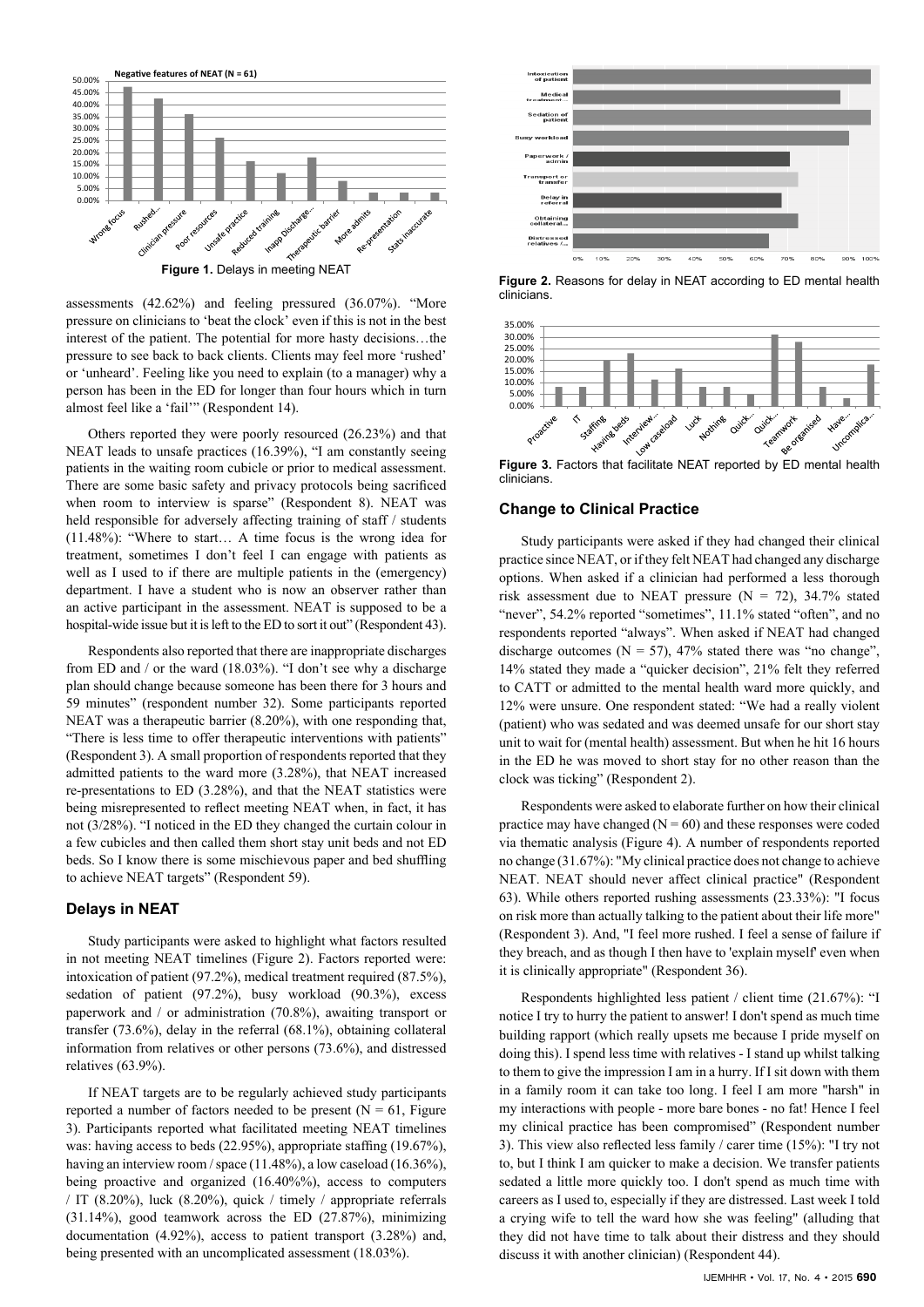

**Figure 4.** Change to clinical practice reported by ED mental health clinicians since the introduction of NEAT

Some changes to documentation practice were reported (10%), along with being more proactive (13.33%), and assessing patients in the waiting room / area (8.33%): "A few times I have negotiated an admission before the paperwork was done to meet NEAT. The manager was really happy, I felt like I needed a shower. This is actually bad practice. I see people in the waiting room more. Once I spoke to an aggressive patient through the ED triage window to do an assessment, as there was nowhere else safe, and it would have been hours before we could get them an ED cubicle" (Respondent 23). Finally, respondents also reported assessing patients prior to being referred (5%).

## **Additional Participant Comments**

Participants were also invited to make any open comment they wished about NEAT and mental health patients  $(N = 19)$  which were again coded into themes. Most expressed gratitude for investigating this topic (42.11%). Others comments included: more resources to assess and treat patients are required (15.79%); that EDs now move many patients to the short stay unit (a unit attached to the ED that does not require the four hour rule, and patients can stay 24 - 48 hours) more (5.26%); NEAT was not appropriate for mental health patients given their complexity, (21.05%); some participants wished to emphasise they do not compromise their clinical practice for NEAT (10.53%); and other expressed that there is too much paperwork (5.26%).

#### **LIMITATIONS**

This study covered EDs in an Australian metropolitan city and outer surrounds with a population of just over 4 million people. While these EDs are accredited services, they are not representative of rural, country, or other cities and countries. Comments by study respondents reflect their own views and are thus open to participant bias. The study did not include mental health patients to explore if they had similar views. The online questionnaire was not exhaustive to minimize participant drop out and individual interviews or focus groups may yield more extensive data. A larger sample size would have been able to increase the power of any findings. There was also no exploration of times (of day or year) that may influence patient presentations.

## **DISCUSSION**

It is apparent that NEAT has affected psychiatric assessment in the ED in both positive and negative ways. The success or otherwise of achieving NEAT while minimizing its impact on ED mental health patients is dependent on a number of factors that will not always be readily available (Figure 5).

## **Patient Factors**

NEAT can assist the mental health patient as it does reduce the initial waiting time prior to assessment. This can reduce risks such as absconding or an escalation in distress. This focus on time targets can lead potentially to less safe practices such as assessments in ED waiting rooms, rushing assessments, less time for families / carers, and quicker decisions to move on to the next waiting patient. If there is a peak demand for admission to the mental health unit or there are no mental health beds available, then more assessments only mean more mental health patients waiting in ED. To alleviate the queue mental health wards will feel pressure to rush their patients out which compromises discharges and is likely to result in ED representations.

How the patient presents affects the likelihood of achieving NEAT. For prompt assessment within the four hour time period, mental health patients may need to be sober, medically stable, engaging with the clinician, and alert. Considering the nature of crisis for mental health patients in ED, this is not always going to be the case.

#### **ED Mental Health Clinician Factors**

The impact NEAT may or may not have on psychiatric assessment is also quite dependent on the ability of the mental health clinician. Simply put, the better the clinician, the less impact NEAT is likely to have. Clinicians who do not wait until an obvious patient is referred, clinicians who are clear and concise in their teamwork, are well organized, and can document directly and clearly are more likely to meet NEAT. Expert clinical skills in quick and accurate diagnosis is essential. Confidence is important to ensure NEAT is not the primary focus for the patient if it becomes an issue. As is the ability to work with minimal interruptions. A low caseload also helps, but this is not generally possible given constraints around staffing levels. This high level of focus and productivity may negatively impact professional training which in turn will impact future clinicians' competency in this field.

# **Social Factors**

It is considered standard practice to involve family, relatives or other appropriate persons of interest in the assessment and treatment of mental health patients (Victorian Dept Health, 2010). This an important feature in obtaining collateral information (information from individuals other than the patient should their information not be accurate), and to support discharge planning. NEAT does not encourage working with families / carers, especially in times of high demand in the ED. To deal with this NEAT preference the ED clinician appears to focus mostly on the individual risk assessment factors, rather than drawing on the supports around them in the spirit of recovery focused care. The over-reliance on patient testimony alone could also mean crucial collateral information is missed resulting in an adverse outcome such as a suicide, or suicide attempt.

The focus on the individual patient means the needs of the distressed family / relative / carer(s) will more likely to be missed in a crisis when they are most likely to need support and information. These needs may not just be of a supportive nature, but could also



**Figure 5.** Factors to achieve NEAT in ED.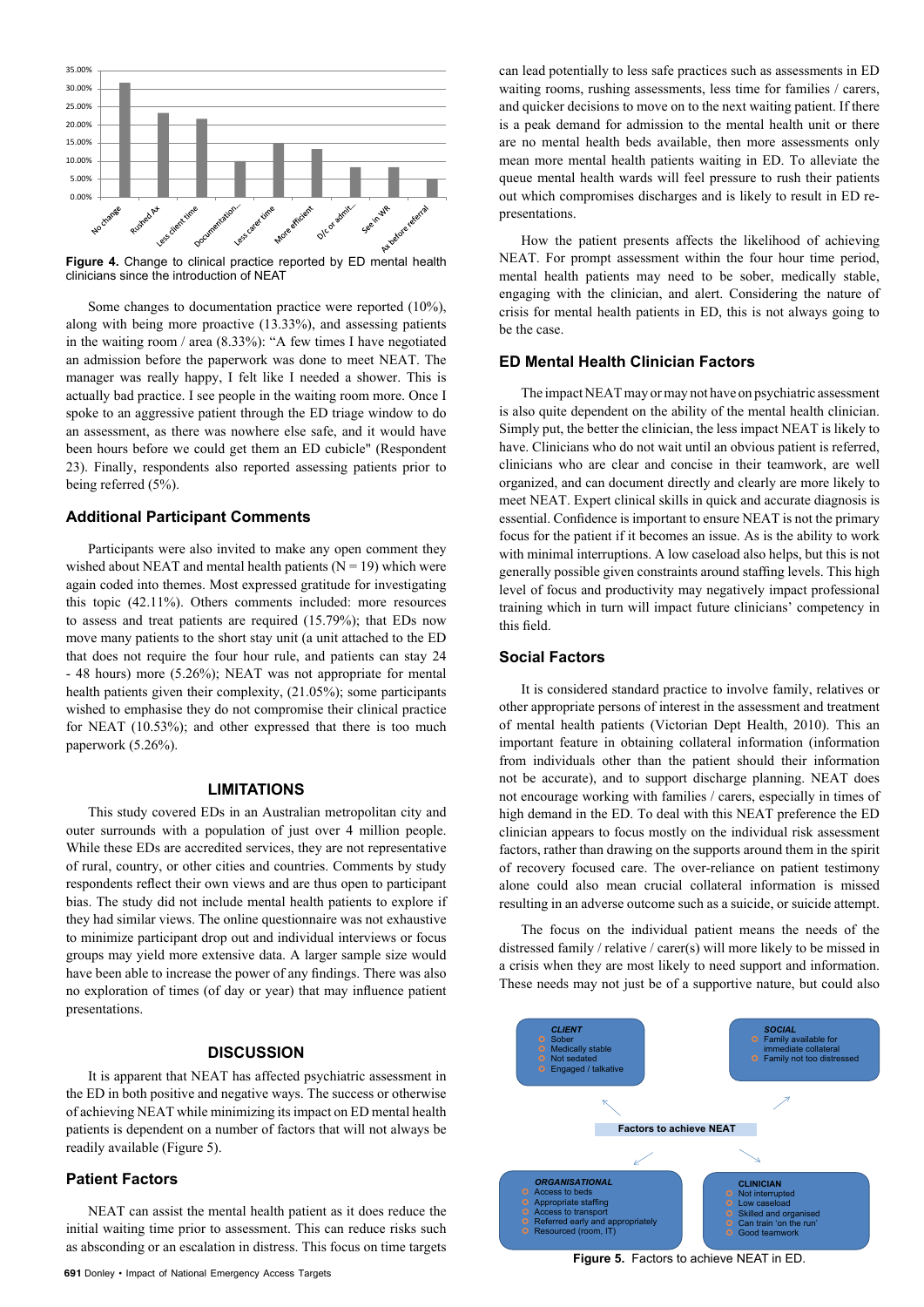include compelling information involving protective factors such as the needs of children or others at risk.

### **Organizational Factors**

Indirectly the organization can play a part in minimizing the effect NEAT has on psychiatric risk assessment in EDs, not all of which are in their control. For example, if there are no mental health beds available, a queue of patients waiting for a bed will result in longer waits in ED, regardless of how promptly they were assessed and treated in the ED.

There are basic principles which an organization needs to be present to meet NEAT effectively, while minimizing the impact it may have on the ED psychiatric risk assessment process. These may not be deemed financially viable if that is a major focus.

Appropriate staffing; ensure the ED is well staffed with medical, nursing, and mental health clinicians. If well-staffed the mental health clinician is less likely to feel the compulsion to rush assessments. It also reduces the likelihood of the mental health patient waiting hours for a psychiatric assessment which is not only unpleasant, but a dynamic risk factor that could affect mood or compliance.

Support the ED; the spirit of NEAT is that the whole of the hospital should act as a team to treat patients, rather than just the ED. The organization could introduce policies or flow charts that indicate when other hospital staff should assist, or when to prioritize ED patients. For example, requesting that other ward staff (such as the ward psychiatric registrar) assist in assessing ED patients, or prioritizing and facilitating their admission.

Documentation and administration; Organizations should develop appropriate risk assessment documentation that is not cumbersome, and if they are electronic documents, can link with multiple hospital software systems. Simple and clear pathways for acute ward admission or community referral is essential, along with options to escalate an admission if there is an unnecessary delay.

Infrastructure: access to appropriate interview areas can ensure a more timely and positive assessment experience for the patient (and ED mental health clinician). Easy access to computers and workspace is one less pressure on the clinician in a hurry. Often there are delays in transport so developing appropriate links with non-urgent patient transport services can reduce delays. Or develop protocols as to when it may be appropriate for a carer / relative to drive a patient to another location.

Referral protocols; to minimize delay in psychiatric referral, or reduce disputes over the need for a psychiatric assessment, organizations should ensure clear referral protocols. Ongoing education of ED staff (such as doctors and triage nurses) in identifying any referrals that could be diverted to more appropriate services (such as drug and alcohol workers, or general practitioners) can also reduce demand for ED psychiatric assessment. It also means ED patients are seen in a more timely manner

## **CONCLUSION**

In principle NEAT has the potential to prevent access block and ensure patients do not spend hours in EDs and waiting rooms unnecessarily. With mental health patients NEAT also has the potential to reduce risk to waiting clients. NEAT also appears to be a driving practice in streamlined processes, better teamwork, and can be a motivator for an experienced and proactive mental health clinician. Not all clinicians report NEAT has an impact overall, but there are some practice issues NEAT appears responsible for that has a negative impact mental health risk assessment in EDs. The pressure to rush assessments, partake in unsafe practice, make training a lower priority, and spend less time with clients and families cannot be viewed as a positive step forward. The profile of a patient

presentation likely to smoothly meet NEAT, is incongruent with the type of mental health presentation ED will be required to assess. If funding bodies and governments are serious about implementing NEAT with minimal impact on mental health patients, they should put their funding where their principles are.

# **REFERENCES**

- Australian Institute of Health and Welfare (2011). *Australian hospital statistics 2010–2011: emergency department care and elective surgery waiting times*. Canberra.
- Bolton, J. (2009). Psychiatry in the Emergency Department, *Psychiatry and Medicine 8*(6), 185-188
- Bronstein, L. & Kovacs, P. (2013). Writing a Mixed Methods Report in Social Work Research, *Research on Social Work Practice, 23*, 354.
- Cavaleri, M., Green, C., Onwuegbuzie, A., & Wisdom, J. (2007). Methodological reporting in qualitative, quantitative, and mixed methods health services research articles. *Health Services Research, 47,* 721.
- Chang, G., Weiss, A., Orav, E., Jones, J., Finn, C., Gitlin, D., et al. (2010). Hospital Variability in Emergency Department Length of Stay for Adult Patients Receiving Psychiatric Consultation: A Prospective Study, Annals of Emergency Medicine, *58*(2), 127-136.
- Chang, G., Weiss, A., Orav, E., Smallwood, J., Gonzalez, S., Kosowsky, J. et al. (2012) Bottlenecks in the Emergency Department: the psychiatric clinicians' perspective, *General Hospital Psychiatry*, *34*, 403–409.
- Eppling, J. (2008) First Encounters: A Psychiatric Emergency Program, *Journal of Emergency Nursing, 34*(3), 211-217.
- Janaik, D., & Atteberry, S. (2012). Medical clearance of the psychiatric patient in the emergency department. *Journal of Emergency Medicine*, *43*(5), 866-870.
- Jones, P. & Schimanski, K. (2010). The four hour target to reduce emergency department 'waiting time': A systematic review of clinical outcomes. *Emergency Medicine Australasia*, *22*(5), 391.
- Johnson, R.B., Onwuegbuzie, A.J. & Turner, L.A. (2007). "Toward a Definition of Mixed Methods Research. *Journal of Mixed Methods Research, 2,* 112-133.
- Kishi, Y., Meller, W., Kathol, R. & Swigart, S. (2004). Factors Affecting the Relationship Between the Timing of Psychiatric Consultation and General Hospital Length of Stay, *Psychosomatics*, *45*(6), 470-476.
- Lukens, T., Wolf, S., Edlow, J., Shahabuddin, S., Allen, M., Currier, G., et al. (2006) Clinical Policy: Critical Issues in the Diagnosis and Management of the Adult Psychiatric Patient in the Emergency Department, *Annals of Emergency Medicine*, *47*, 79-99.
- Maumill, L., Zic, M., Esson, A., Geelhoad, G., Borland, M., Johnson, C., et al. (2013). The National Emergency Access Target (NEAT): can quality go with timelines? *Medical Journal of Australia*, *198*(3), 153-157.
- Marynowski-Traczyk, D., & Broadbent, M. (2010) What are the experiences of Emergency Department nurses in caring for clients with a mental illness in the Emergency Department? *Australasian Emergency Nursing Journal, 14*, 172-179.
- Morphet, J. Innes, K., Munro, I., O'Brien, A., Gaskin, C., Reed, F., et al. (2012). Managing people with mental health presentations in emergency departments: A service exploration of the issues surrounding responsiveness from a mental health care consumer and carer perspective, *Australasian Emergency Nursing Journal*, *15*, 148-155.